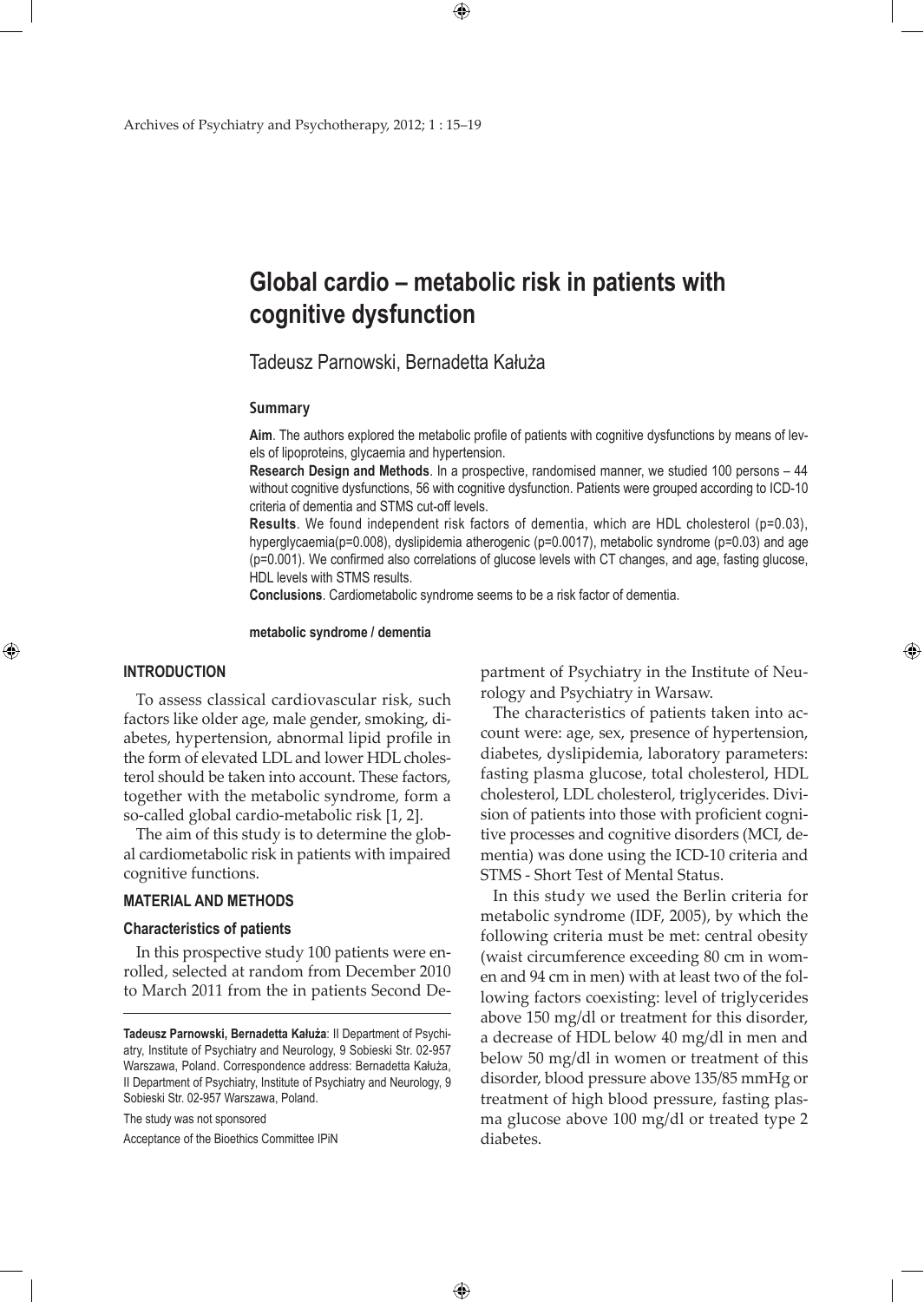⊕

⊕

Hypercholesterolaemia was defined as total cholesterol level above 190 mg/dl and LDL cholesterol above 115 mg/dl.

Atherogenic dyslipidemia was defined as triglyceride level above 150 mg/dl and a decrease in HDL cholesterol below 40 mg/dl in men and below 46 mg/dl in women.

For each patient, head computer tomography was performed, taking into account parameters such as: changes in focal outbreaks, atrophy, leukoaraiosis, ventricular system enlargement, widening of the space fluid, calcification in the carotid arteries.

## **Division of the studied population**

The studied population was selected according to the criterion of the presence of cognitive impairments consistent with the cut-off points STMS. STMS scale is a scale evaluating the following parameters: orientation, attention, learning, arithmetic, abstract thinking, general news, play after postponement . This scale is considered to be a screening test for the presence of dementia, which is suggested by a figure of less than 30 points. However, any such result should be confirmed by additional tests and in-depth diagnostics. The maximum score possible to obtain in the STMS scale is 38 [3, 4]. The Polish version of STMS was examined in a study conducted in 2009 among 400 participants (100 healthy subjects, 100 subjects with mild cognitive impairment, 100 persons with mild dementia and 100 persons with moderate dementia). It was found to have sufficient sensitivity (68-87%) and specificity (80-89%) in the assessment of cognitive functions. Specified cut-off levels for each subgroup: 30.4±4.2 points for group without cognitive deficits, 27.9±4.8 points for mild cognitive impairment group, 21.6±5.0 points for patients with of mild dementia and 15.0±4.6 for patients with moderate dementia [5].

In the study, patients were divided into 2 groups: Group 1 – patients with impaired cognition with a score below 30 points STMS (56%), Group 2 – patients with no cognitive impairments with a score above 30 points STMS (44%). ICD-10 criteria for presence/absence of dementia were also used.

#### **THE RESULTS**

Patients differed from each other in terms of age – patients in Group 1 were significantly older (p=0.0006). Patients differed significantly in terms of prevalence of fasting hyperglycaemia (p=0.02). The highest concentration of glucose  $(111.4\pm31.4 \text{ mg\%})$  could be observed among patients with impaired cognitive functions. HDL was significantly higher among patients without cognitive impairment, these patients did not have atherogenic dyslipidemia. Patients from both groups differed in terms of metabolic syndrome – it occurred significantly more frequently among those in Group 1.

| Feature                             | GROUP <sub>1</sub> | <b>GROUP 2</b>  |            |  |
|-------------------------------------|--------------------|-----------------|------------|--|
|                                     | n=56 (56%)         | n=44 (44%)      | Level of p |  |
| Gender (Male)                       | 18 (32.1)          | 11(25)          | 0.54       |  |
| Age (years)                         | 78.6±7.8           | $73.1 \pm 7.2$  | 0.0006     |  |
| Metabolic syndrome                  | 20 (35.7)          | 7(15.9)         | 0.004      |  |
| Hypertension                        | 37(66.1)           | 23 (52.3)       | 0.24       |  |
| <b>Diabetes</b>                     | 6(10.7)            | 2(4.5)          | 0.6        |  |
| Abnormal lipid profile              | 15 (26.8)          | 16 (36.3)       | 0.41       |  |
| Glycaemia                           | $111.4 \pm 31.4$   | $95.5 + 22$     | 0.0036     |  |
| Fasting hyperglycaemia              | 27(4)              | 9(20)           | 0.02       |  |
| <b>Total cholesterol</b>            | 181.9±39.1         | 193.6±37.7      | 0.13       |  |
| <b>TG</b>                           | 101.7±42.2         | 112.9±49.6      | 0.35       |  |
| LDL                                 | $107.7 \pm 27.3$   | 109.9±36.3      | 0.87       |  |
| <b>HDL</b>                          | $52.1 \pm 16.2$    | $62.5 \pm 12.7$ | 0.037      |  |
| Hypercholesterolemia                | 15 (26.8)          | 8(18.2)         | 0.46       |  |
| Dyslipidemia arterogenic            | 8(14.3)            | 0(0)            | 0.009      |  |
| Changes in CT                       | 36 (64.3)          | 22 (50)         | 0.15       |  |
| Focal                               | 22 (39.3)          | 13 (29.5)       | 0.31       |  |
| Ischemic changes                    | 17 (30.4)          | 12 (27.3)       | 0.73       |  |
| Hypodense focus                     | 25 (44.6)          | 13 (29.5)       | 0.12       |  |
| Atrophy                             | 16 (28.6)          | 4(9.1)          | 0.016      |  |
| leukoaraiosis                       | 11 (19.6)          | 4(9.1)          | 0.14       |  |
| Enlarged ventricular<br>system      | 16 (28.6)          | 11(25)          | 0.69       |  |
| Enlarged fluid spaces               | 9(16.1)            | 11 (25)         | 0.27       |  |
| Calcification<br>in the a. cervical | 13 (23.2)          | 6(13.6)         | 0.22       |  |

⊕

**Table 1.** Characteristic of the variables in study groups

Group 1 Patients with cognitive dysfunction (56%) Group 2 Patients without cognitive dysfunction (44%)

The analysis in the form of logistic regression showed that independent risk factors for dementia are: the levels of HDL cholesterol (p=0.036,

Archives of Psychiatry and Psychotherapy, 2012; 1: 15–19

 $\bigoplus$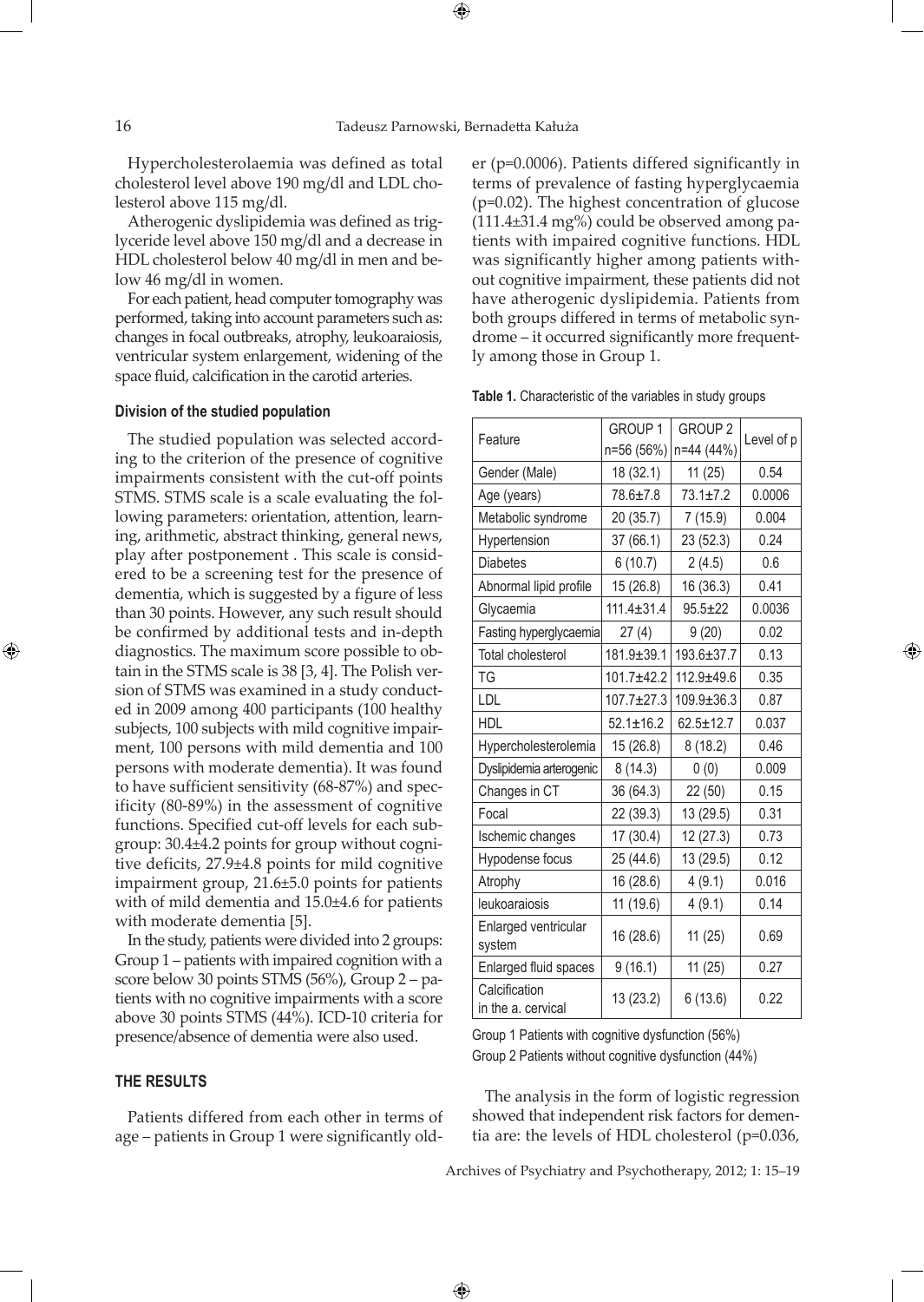$\bigoplus$ 

OR=1.061, <0.99, 1.13>), dyslipidemia atherogenic (p=0.0017, OR=1,05, <0.9 - 1.1>) and glucose levels (p=0.008, OR=0.97, <0.95, 0.99>. In the

study, computed tomography showed the relationship between changes in brain and plasma glucose (p=0.01, OR=0.97, <0.95, 0.99>).

**Table 2.** Study of the laboratory-clinical variables, cognitive dysfunction and morphological changes in Computer Tomography

| Feature                  | P      | Cognitive dysfunction | р    | Morphological changes in CT |
|--------------------------|--------|-----------------------|------|-----------------------------|
| Gender                   | 0.21   | $0.54(0.2 - 1.44)$    | 0.45 | $1.41(0.56 - 3.58)$         |
| Age                      | 0.001  | $0.9(0.84 - 0.95)$    | 0.6  | $0.98(0.93 - 1.04)$         |
| Hypertension             | 0.69   | $0.82(0.31 - 2.14)$   | 0.98 | $1.01(0.37 - 2.69)$         |
| Metabolic syndrome       | 0.03   | $0.34(0.12 - 0.91)$   | 0.03 | $0.25(0.068 - 0.95)$        |
| Total cholesterol        | 0.23   | $1(0.99 - 1.02)$      | 0.98 | $0.99(0.98 - 1.01)$         |
| <b>HDL</b>               | 0.03   | $1.06(0.99 - 1.13)$   | 0.4  | $1.02(0.97 - 1.07)$         |
| <b>LDL</b>               | 0.85   | $1(0.97 - 1.02)$      | 0.22 | $1.01(0.99 - 1.03)$         |
| <b>TG</b>                | 0.28   | $1(0.99 - 1.01)$      | 0.66 | $1(0.99 - 1.01)$            |
| Hypercholesterolemia     | 0.31   | $1.64(0.61 - 4.39)$   | 0.26 | $0.58(0.22 - 1.51)$         |
| Arterogenic dyslipidemia | 0.0017 | $1.05(0.9 - 1.1)$     | 0.78 | $0.81(0.18 - 3.68)$         |
| Glycaemia                | 0.01   | $0.97(0.95 - 0.99)$   | 0.03 | $0.97(0.95 - 0.99)$         |

HDL – High Density Lipoproteins; LDL – Low Density Lipoproteins; TG-Triglicerides

Scoring on a scale KTSP correlates inversely with age and fasting glucose levels, as well as in direct proportion to the levels of HDL.

⊕

Patients did not differ significantly among themselves in the incidence of hypertension, as well as the number and type of medication.

| Table 3. Correlation between punctuation in STMS and laboratory parameters |  |  |  |  |  |  |
|----------------------------------------------------------------------------|--|--|--|--|--|--|
|----------------------------------------------------------------------------|--|--|--|--|--|--|

| Correlation between<br>punctuations in STMS and: | R Spearman | p level  |
|--------------------------------------------------|------------|----------|
| Age                                              | $-0.47$    | 0.000001 |
| Glycaemia                                        | $-0.33$    | 0.0024   |
| Total cholesterol                                | 0.15       | 0.18     |
| Triglycerides                                    | 0.16       | 0.14     |
| LDL                                              | 0.01       | 0.93     |
| <b>HDL</b>                                       | 0.32       | 0.05     |

HDL – High Density Lipoproteins; LDL – Low Density Lipoproteins

**Table 4.** Characteristics of groups for selected medications commonly used in patients with metabolic syndrome

 $\bigoplus$ 

| Medicaments: | <b>GROUP1</b><br>n=56 (56%) | <b>GROUP 2</b><br>n=44 (44%) | p level |
|--------------|-----------------------------|------------------------------|---------|
| Metformine   | 2(3.6)                      | 1(2.3)                       | 0.91    |
| Gliklazyde   | 3(5.4)                      | 1(2.3)                       | 0.79    |
| Glimepiride  | 0(0)                        | 1(2.3)                       | 0.84    |
| Statinsć     | 15(26.8)                    | 15(34.1)                     | 0.53    |
| Valsartan    | 0(0)                        | 1(2.3)                       | 0.84    |
| Losartan     | 2(3.6)                      | 1(2.3)                       | 0.91    |
| Enarapryl    | 5(8.9)                      | 3(6.8)                       | 0.86    |
| Imidapryl    | 0(0)                        | 1(2.3)                       | 0.84    |
| Chinapryl    | 3(5.4)                      | 0(0)                         | 0.65    |
|              |                             |                              |         |

| Ramipryl     | 8(14.3)  | 3(6.8)   | 0.52 |
|--------------|----------|----------|------|
| Captopryl    | 1(1.8)   | 1(2.3)   | 0.97 |
| Peryndopryl  | 1(1.7)   | 0(0)     | 0.88 |
| Nitrendypine | 0(0)     | 1(2.3)   | 0.85 |
| Lacidypina   | 1(1.8)   | 0(0)     | 0.88 |
| Amlodypine   | 13(23.2) | 14(31.8) | 0.47 |
| Atenolol     | 11(19.6) | 5(11.4)  | 0.48 |
| Carwedilol   | 1(1.8)   | 0(0)     | 0.88 |
| Bisoprolol   | 9(16.1)  | 3(6.8)   | 0.43 |
| Pindolol     | 0(0)     | 1(2.3)   | 0.84 |
| Metoprolol   | 5(8.9)   | 36(6.8)  | 0.86 |

Archives of Psychiatry and Psychotherapy, 2012; 1 : 15–19

⊕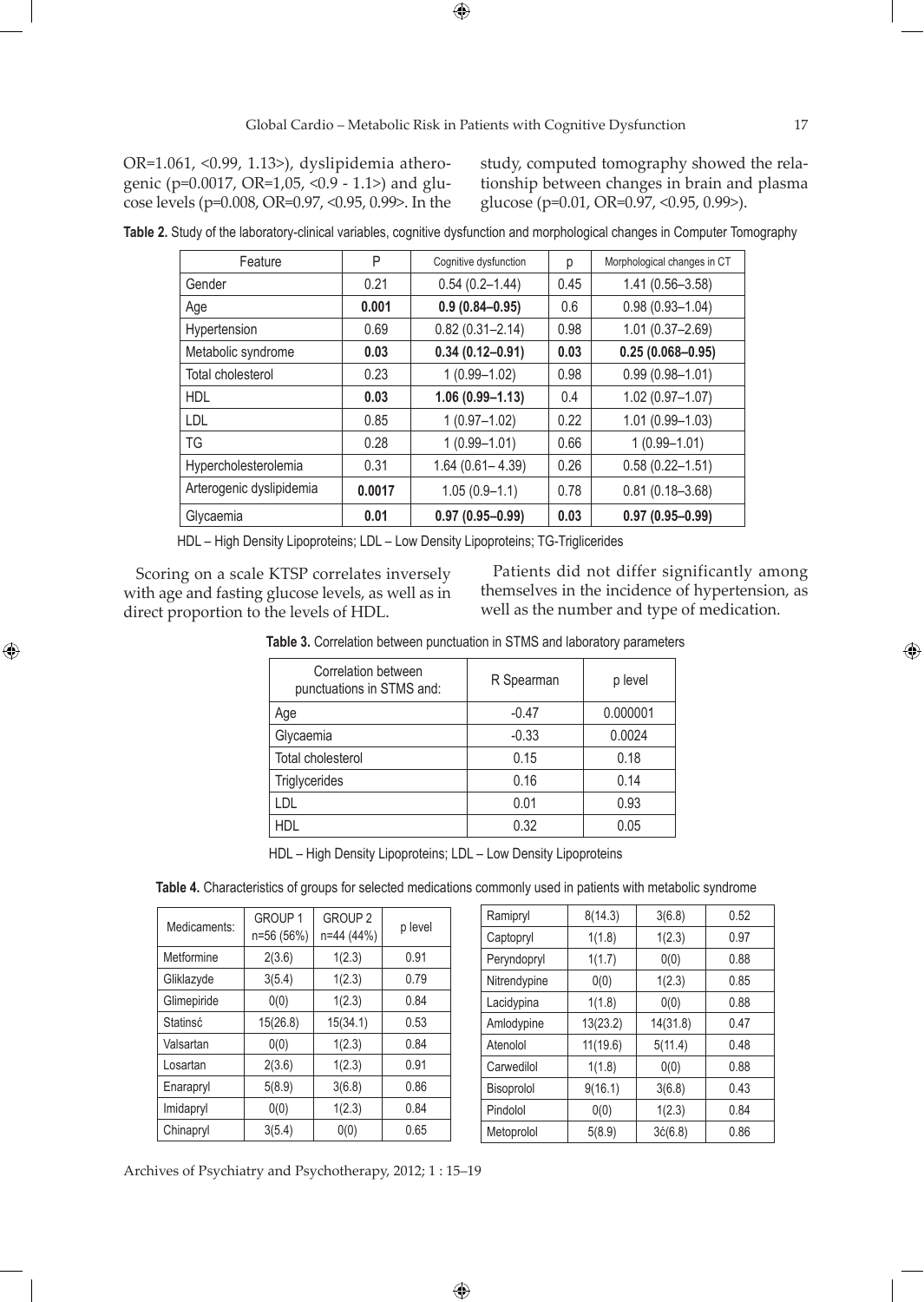⊕

## **DISCUSSION**

The metabolic syndrome and all its components increase the cardiometabolic risk [6]. Increasingly, this problem is widely recognised, examining the impact of central obesity, hyperglycaemia, hypertriglyceridaemia, hypertension and decrease in HDL cholesterol in other chronic diseases, including dementia [7].

It is estimated that the metabolic syndrome occurs in more than 50% of patients with ischaemic stroke [8]. Parameters such as age, height, inflammatory markers, alcohol consumption affect the occurrence of multiple silent infarcts, those found in computed tomography as leukoaraiosis, which are proven risk factors for VaD [9, 10]. It was also shown that the presence of these factors influences the occurrence of memory impairment in older women and men [11, 12].

The impact of the metabolic syndrome in vascular dementia and adverse cardiac events is associated mainly with thrombotic action. Endothelial inflammation, which is formed primarily in response to hypertriglyceridaemia, hyperglycaemia, activation of the renin – angiotensin – aldosterone system, generates excess of lipoprotein cholesterol through the production of inflammatory cytokines, acute phase proteins – in this particular fibrinogen [13, 14]. Another component of impaired fibrinolysis is prothrombotic action through an imbalance between endogenous factors involving tissue plasminogen activator deficiency and excess of its inhibitor type 1, which occurs in virtually every atherothrombotic vessel amended [15, 16]. An important factor is the change in the structure and function of platelets, that occurs particularly intensively in patients with diabetes and hypertension, leading to their aggregation and adhesion to the damaged endothelium [17].

Many studies have demonstrated the relationship between metabolic syndrome and Alzheimer's disease [18]. It has been proven that high cholesterol, especially LDL, increases the activity of the enzyme ß-secretase, which is putting away the amyloid in the brains of patients with Alzheimer's disease, and  $\gamma$ -secretase, which catalyses the reaction of formation of the precursor protein – APP [19, 20].

In our study, we have demonstrated that the presence of the metabolic syndrome is significantly associated with the occurrence of cognitive disorders. A special role is played here by particular parameters, such as low HDL and high glucose levels.

It is known that high HDL cholesterol level above 60 mg/dL, is a protective factor for coronary heart disease. This protection is mainly based on the return transport of cholesterol from the vessel walls, as well as the antioxidant in LDL cholesterol [21]. The test results are in line with earlier ones and confirmed the studies indicating that both the low level of HDL as well as hyperglycaemia are independent risk factors for dementia [22, 23, 24, 25, 26]. Some reports about the atherogenic impact of dyslipidemia as well as hypercholesterolemia on cognitive dysfunctions can also be found in literature [27].

#### **CONCLUSIONS**

- 1. In line with previous research findings, the survey has confirmed that the components of cardiometabolic risk increase the risk of developing cognitive impairment.
- 2. Among the important risk factors special attention must be paid to HDL cholesterol and glucose levels.

⊕

3. The concentration of glucose (and the presence of type 2 diabetes) is part of the pathomechanisms of cognitive impairment.

## **REFERENCES**

 $\bigoplus$ 

- 1. International Diabetes Federation [homepage on the internet]. The IDF consensus worldwide definition of the metabolic syndrome; [about 7 screens]. Available from: http://www. idf.org
- 2. Despres JP, Brewer HB. Metabolic syndrome: the dysmetabolic state of dysfunctional adipose tissue and insuline resistance. Eur Heart J. 2008; 10: 1–3.
- 3. Kokmen E, Naessens J, Offord K. A Short Test of Mental Status: Description and preliminary results. Mayo Clinic Proc. 1987; 62: 281–288.
- 4. Tang-Wai D, Knopman D, Geda Y, Edland SD, Smith GE, Ivnik RJ, et al. Comparison of the Short Test of Mental Status and the Mini – Mental State Examination in Mild Cognitive Impairment. Arch Neurol. 2003; 60: 1777–1781.
- 5. Parnowski T, Bodzak-Opolska G, Kolanecka A, Borzym A, Antoniak A, Cieślak U, et al. KTSP – niektóre właściwości

Archives of Psychiatry and Psychotherapy, 2012; 1: 15–19

⊕